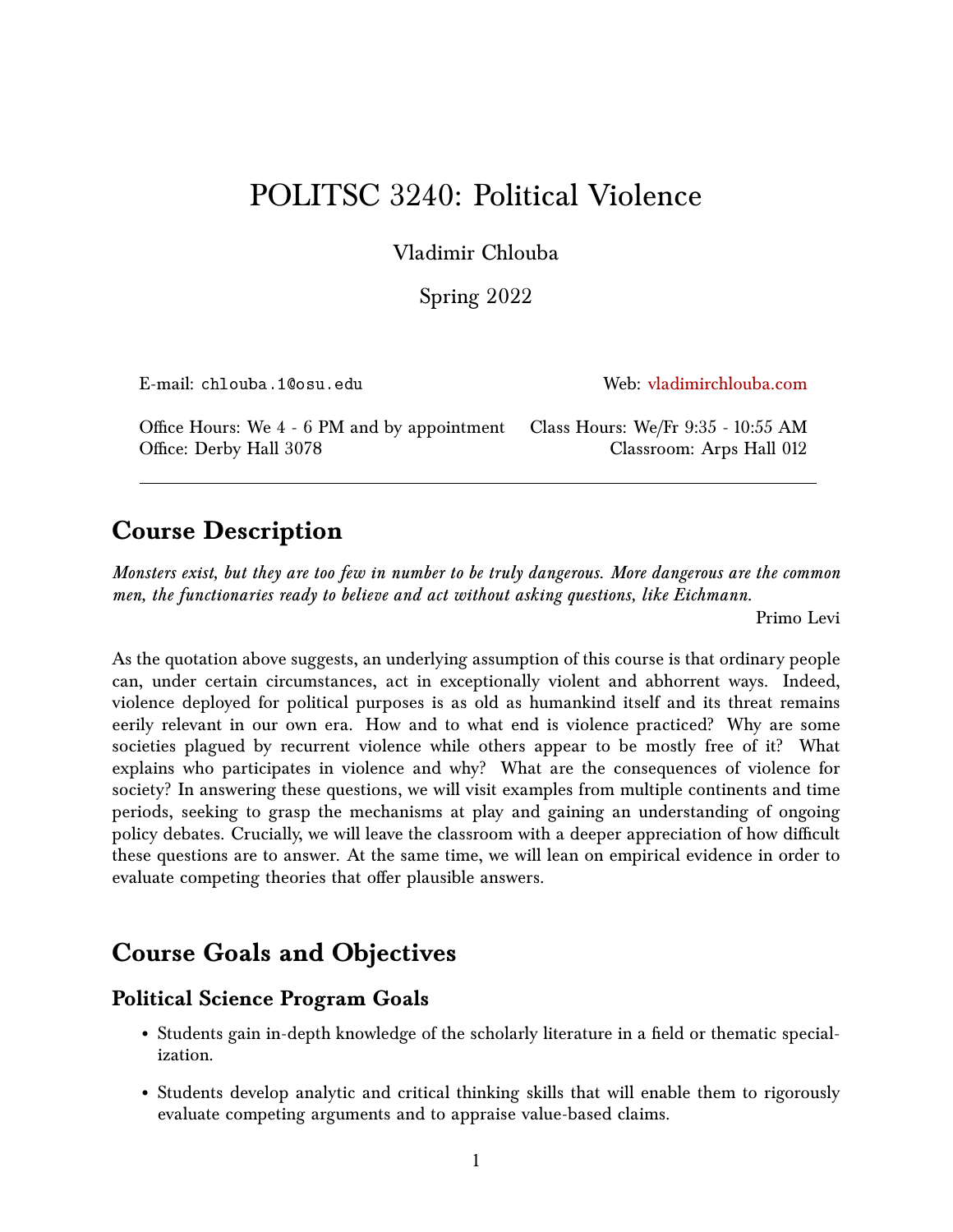#### **Course-Specific Goals**

- Students gain knowledge of major theoretical debates about political violence.
- Students gain knowledge about broad empirical patterns of political violence, including intrastate conflict, government repression, mass killing, terrorism, and communal violence post-WWII. Students will become familiar with approaches to the empirical measurement of political violence.
- Students gain familiarity with the methods and evidentiary standards in academic literature on political violence.

### **Course Objectives**

By the end of the course, students will:

- have a good understanding of the conceptual differences between different types of political violence (civil wars, government repression, mass killing, terrorism, and so on).
- be familiar with empirical measurement of political violence.
- know broad patterns of political violence for the post-WWII period.
- know major theoretical debates and arguments about the determinants of political violence.
- have practiced assessing the strengths and weaknesses of strategies of causal inference in the literature on political violence.
- have practiced critical writing that links theoretical knowledge from class to empirical cases of political violence.

# **My Teaching Philosophy**

When teaching in the undergraduate classroom, I proceed with three overarching goals in mind. The first and most fundamental one is to cultivate a life-long passion for learning in my students. My philosophy is that a great teacher lights a spark of curiosity that is innate to all human beings. The second objective of my approach to undergraduate teaching is to give students the tools and cognitive habits that allow them to critically evaluate arguments and consider alternative explanations to claims they encounter. Finally, I seek to equip students with an ability to articulate their own ideas in clear language, whether spoken or written. Together, these principles coalesce to prepare my students for a life of curiosity, respectful yet critical appraisal of differing views, and a measure of comfort with sharing and defending their own ideas.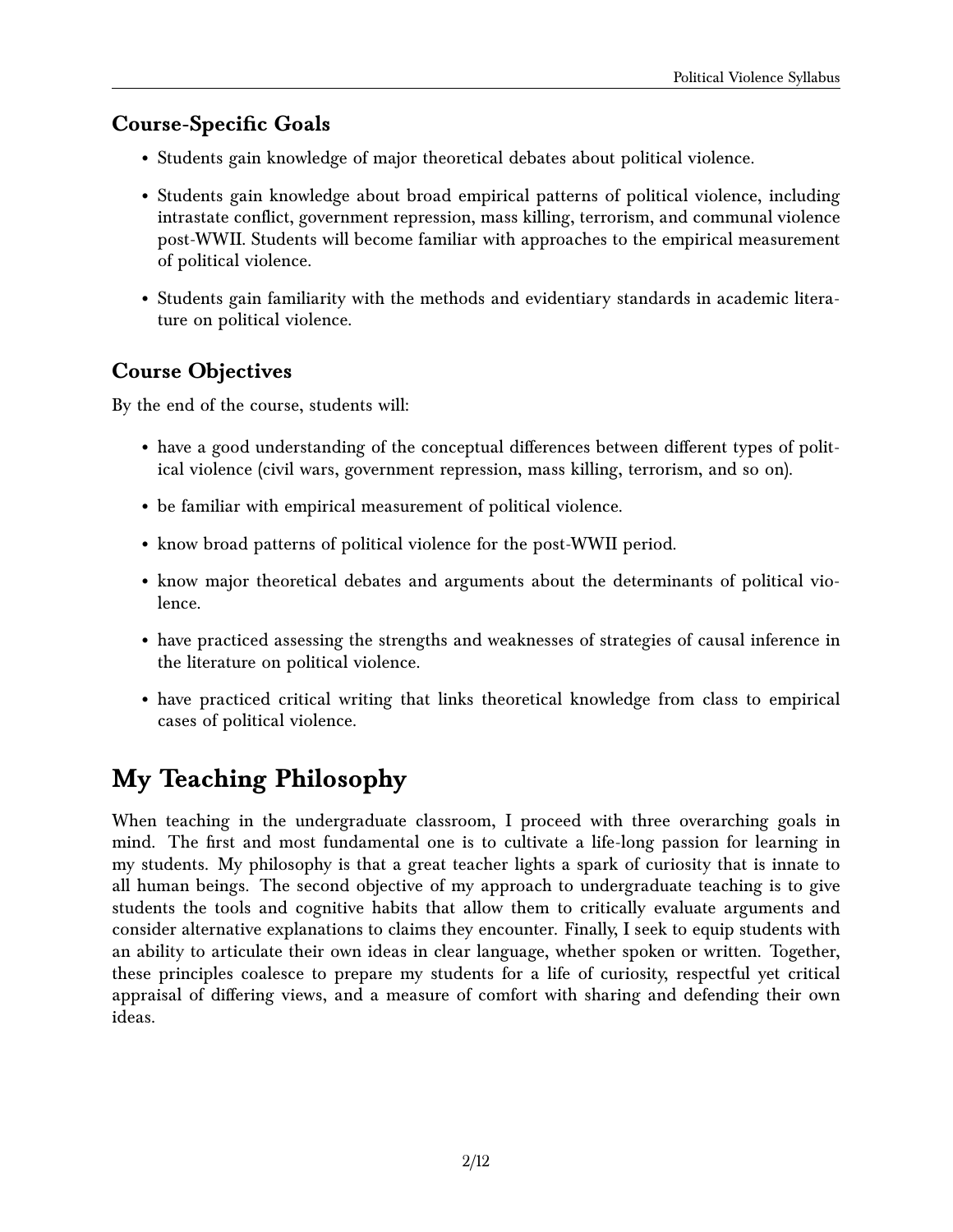## **Course Materials**

I will make many of the course materials available to students on the course website. Students are required to use university libraries to obtain the rest. There are no required texts to purchase. Students should download the Top Hat app as it will be used for interactive tasks during class time.

# **Assignments and Grading**

### **Reading Quizzes (10%)**

Before every class, students will complete an online reading quiz on the course website. The quiz will pose several rudimentary questions that will be closely related to the readings assigned for a given class session. The questions will probe students' understanding of the main arguments, facts, and conclusions encountered in the materials. Most students should find the questions easy as long as they complete the assigned readings on time. The goal of these quizzes is to ensure that students read attentively. Questions will become available at the end of previous class and close five minutes before the class session for which readings were assigned. Students will have ten minutes to complete a quiz in one attempt but they can finish it at any point between two class sessions. The three lowest quiz scores will be dropped and students' overall quiz grade will be an average of the remaining quizzes. Because the three lowest scores will be dropped, there will be no make-ups for missed quizzes, even for excused absences.

### **Midterm Exam (35%)**

Students will complete one in-class midterm exam on March 4. The exam will draw from the assigned readings, lectures, and class discussions through week 7. The exam will be a mixture of multiple-choice questions (four answer options, one correct answer), short-answer questions, and a short essay. Students will have the entire class period to write the exam.

### **Final Paper Outline (10%)**

To lay the groundwork for the final paper, students will prepare and submit an outline that will be one page in length. In the outline, students will identify the overarching topic of their essay, its main thesis, division of topics with topic sentences, and the key pieces of evidence that students will use to support their argument. I will provide additional explanation of what each of these terms means in class. I encourage students not to underestimate this assignment because if done well, the outline will be crucial to the success of the final paper. I am happy to meet with students during office hours and discuss specific paper ideas.

### **Final Paper (35%)**

Students will finish the course by writing an original essay that will engage the ideas and examples introduced in class. Specifically, students will select an instance of political violence (the Liberian civil war, the Rwandan genocide, etc.) and try to explain why it took place with the help of one of the theories that students will encounter in this class. In the course of the essay,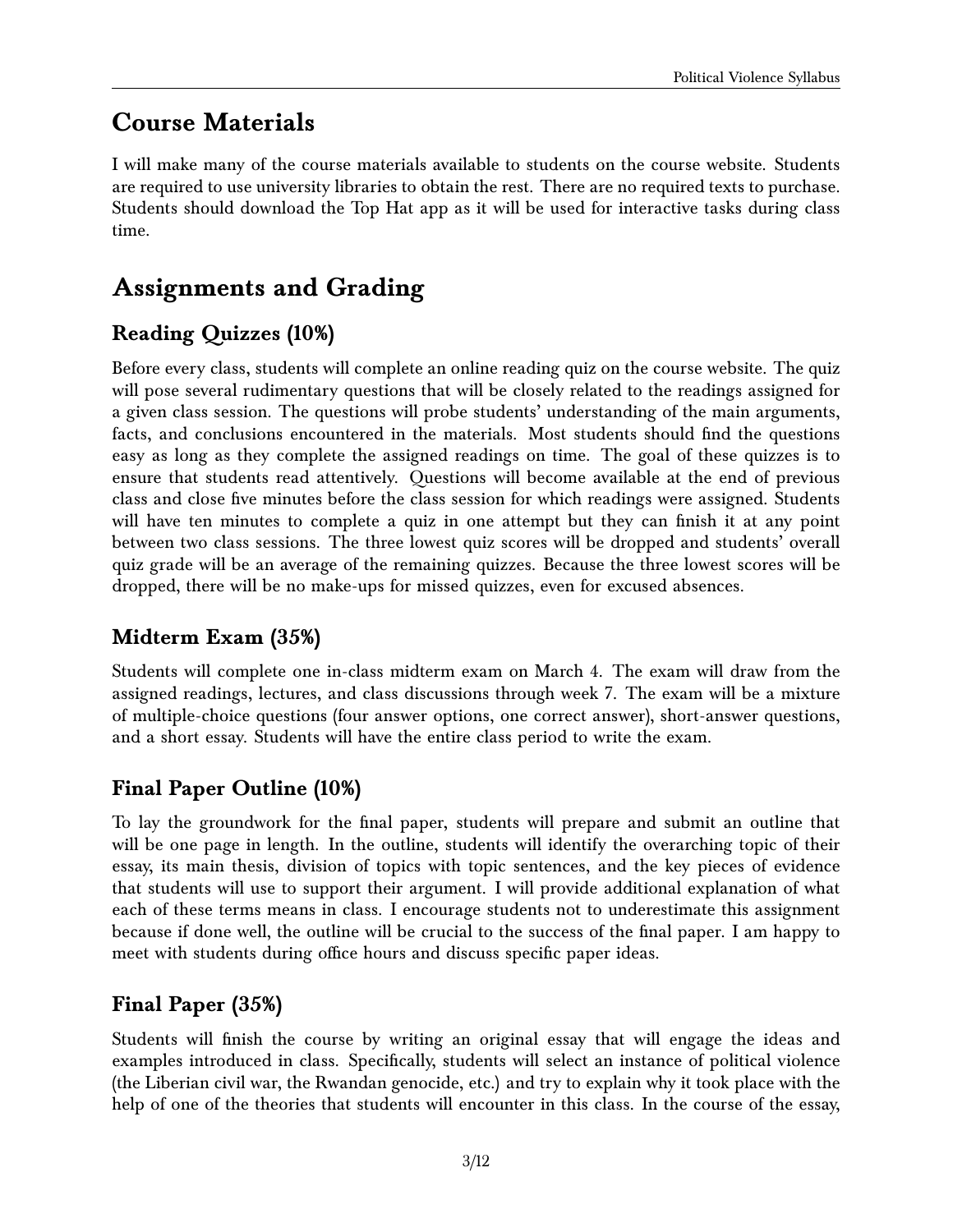students will also have to address alternative explanations (some of the other theories students did not choose to make sense of political violence) and indicate why they fall short of providing satisfactory explanation. Students may choose examples of political violence that were not mentioned in class as long as they can discuss the examples by engaging with the theories they did encounter in this course. The paper cannot be shorter than five double-spaced pages and it cannot be longer than six double-spaced pages. The paper should use 1-inch margins or less, the font should not be larger than 12. All sources should be properly cited using in-text citations or footnotes. A list of references at the end of the essay is also required and does not count towards the page limit. I will circulate a short rubric detailing how the papers will be graded well ahead of time.

### **Participation (10%)**

Active participation in class and regular engagement with the presented material is crucial for effective learning. Because different people prefer different forms of participation, there will be several opportunities that students can choose to participate. Contributing to classroom conversation (in person), commenting on assigned readings in Canvas discussions (online), attending office hours, as well as presenting current news related to political violence at the beginning of class all count as forms of participation. I will make regular notes regarding each student's participation throughout the semester. Participation will be graded on a simple scale: excellent, satisfactory, and unsatisfactory. Excellent participation is achieved by participating at least once a week in any of the forms mentioned above. Satisfactory participation is achieved by participating at least once every two weeks. Students that earn the unsatisfactory participation grade participate only a few times during the entire semester or never. It goes without saying that students that fail to attend class regularly will find it difficult to earn a satisfactory participation grade.

### **Extra Credit**

Students who wish to receive extra credit may prepare a short, five-minute presentation about an instance of political violence of their choice. The presentation should, similarly to the final paper, critically apply a theoretical perspective discussed in class to the selected case. The presentation should be accompanied by a few slides and it should explain why the chosen theoretical perspective is uniquely suited for explaining the chosen case. The presentation will be graded pass/fail and it will, if deemed satisfactory, raise students' final grade by 2%. Students may present on the case they choose to explore in their final paper.

Letter grades for student performance will be assigned based on the following percentages:

| $A: 93-100$      | <b>B</b> -: 80-82 | $D^{+}$ : 67-69 |
|------------------|-------------------|-----------------|
| $A: 90-92$       | $C^{+}$ : 77-79   | $D: 60-66$      |
| $B^{+}$ : 87-89  | $C: 73-76$        | $E: 0-60$       |
| <b>B</b> : 83-86 | $C - 70-72$       |                 |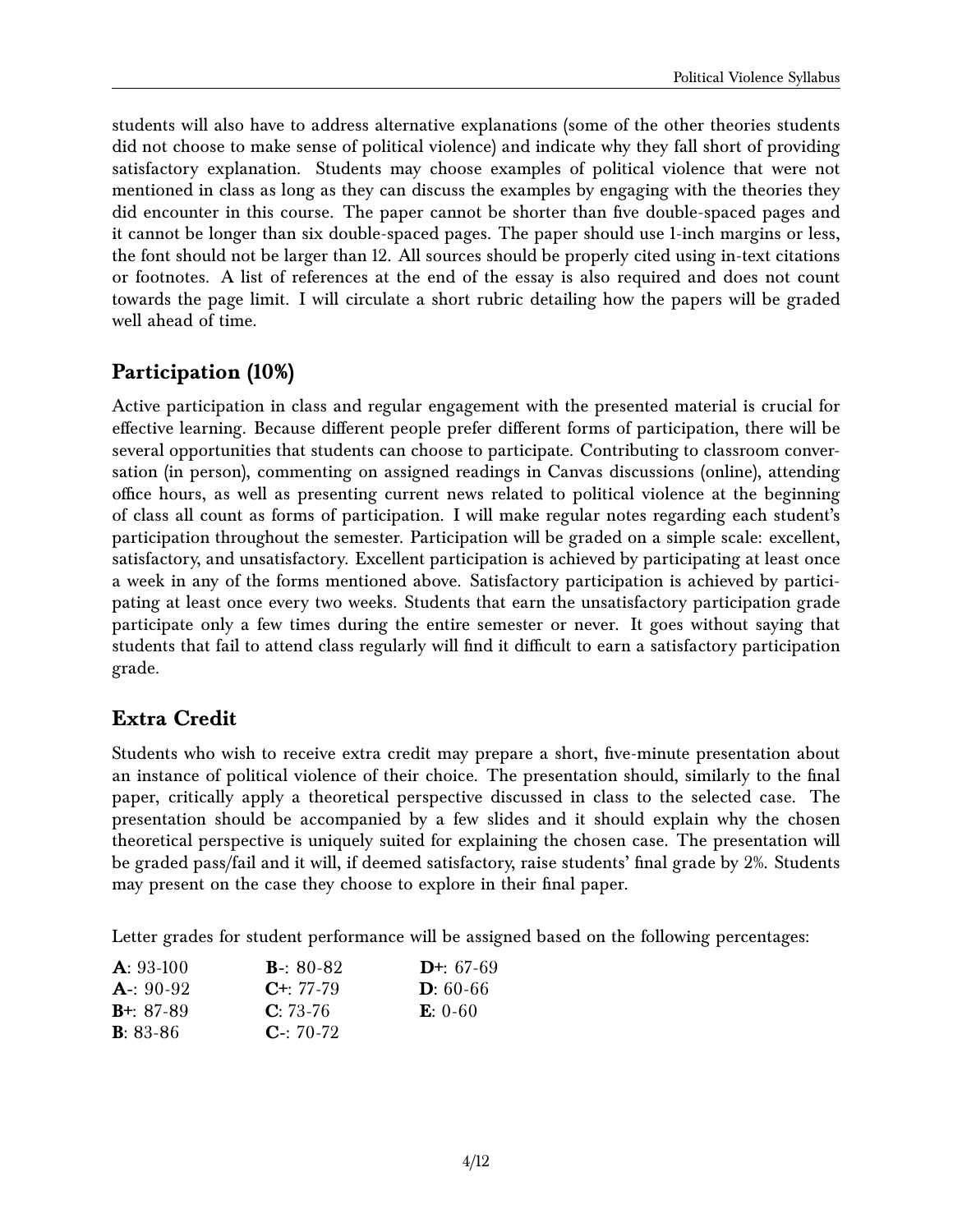## **Important Dates**

- 1. **Midterm Exam**: March 4
- 2. **Final Paper Outline due date**: April 17
- 3. **Final Paper due date**: May 1

## **Course Policies**

### **Attendance Policy**

While I will not formally record whether or not students are in class, attendance is both expected and absolutely crucial for student success in this course. Many of the assignments (particularly the midterm exam) will be partially based on lectures and in-class discussions and students will miss important information if they choose not to attend regularly. It will be hard for students who do not come to class to pass the course. Students can expect me to be prepared, deliver lectures, and answer questions. In turn, I expect students to have read *all* of the assigned readings and to come with questions and requests for clarification.

### **During Class**

I understand that the electronic recording of notes and using of the Top Hat app will be important for class and so computers will be allowed in class. Students should refrain from using computers for anything but activities related to the class. Phones are prohibited unless they are used for recording of responses to questions posed via the Top Hat app. Eating and drinking are allowed in class but students are asked to ensure that it does not interfere with their learning or the class in general. Students should try not to eat their lunch in class as classes are typically active and require full attention.

### **Re-grading**

I will do my best to grade papers and exams fairly, accurately, and quickly. However, mistakes can occur. If students have a concern about their grade, they can write a description of the mistake as they see it and and send it to me within one week of receiving their grade. Please note that the entire exam or paper will be re-graded, and it is thus possible that students' final grade will go up or down.

### **Make-Up Exams and Late Assignments**

The midterm exam must be taken when scheduled except for the following reasons:

- documented attendance at a university-sanctioned event
- documented death in the family
- observation of a religious holiday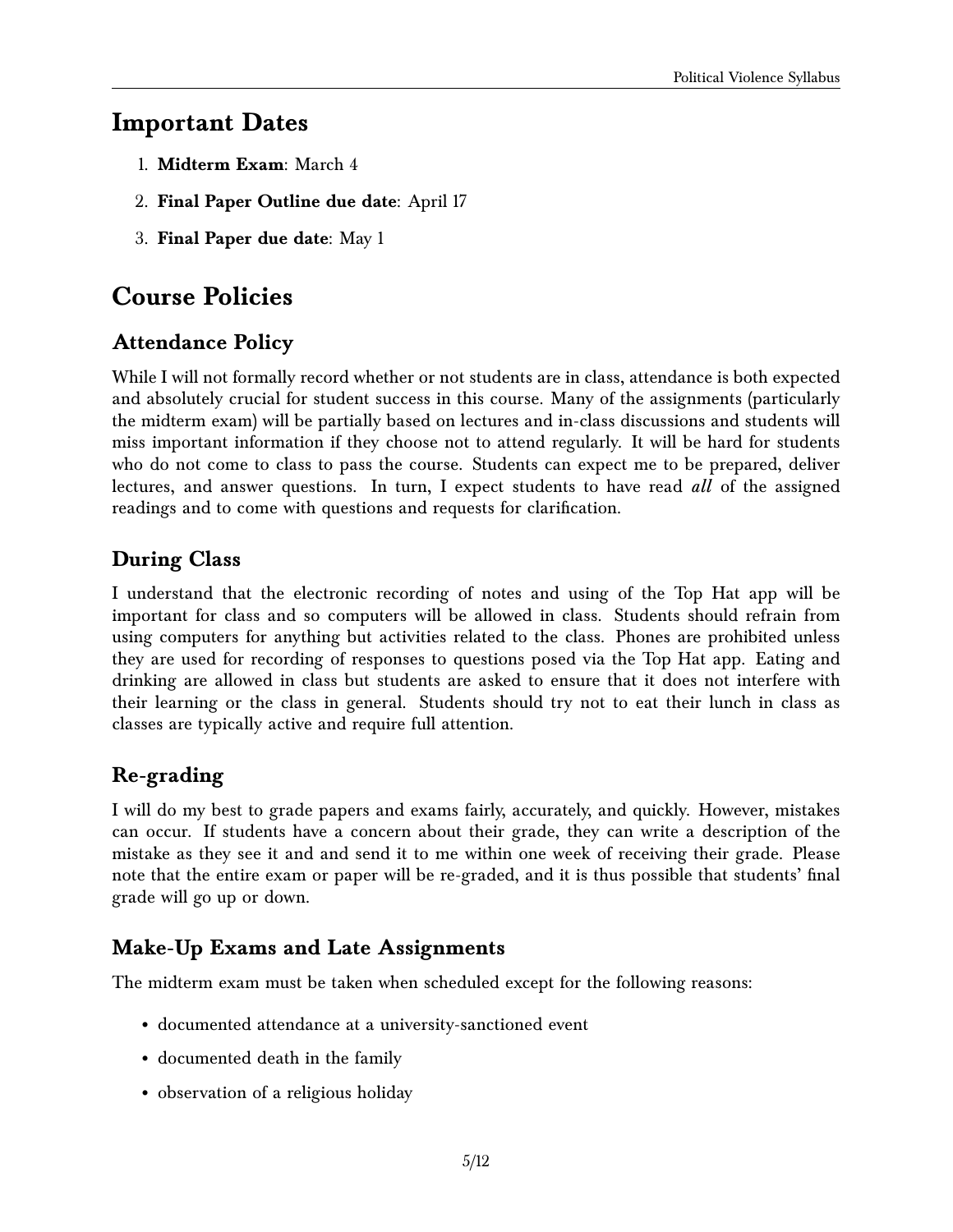• documented illness or injury

If an exam is missed due to an *excused* absence, a make-up exam will be scheduled in consultation with me. It is the student's responsibility to initiate this process and to provide the necessary documentation. Exams missed due to an *unexcused* absence will receive a grade of 0 and cannot be made up. Unexcused late assignments will be penalized by a full letter grade for each 24-hour period by which the assignment is late.

### **Emails**

The classroom is the best place to raise questions that are relevant to every student in the class. Office hours should be dedicated to discussing deeper questions related to class material as well as assignments. While I welcome student emails, students should make sure to exhaust other sources (especially the syllabus) that might help answer their questions and consider direct emails as a last resort. Students should include the title of the class in the subject line when writing an email.

### **Academic Misconduct**

It is the responsibility of the Committee on Academic Misconduct to investigate or establish procedures for the investigation of all reported cases of student academic misconduct. The term *academic misconduct* includes all forms of student academic misconduct wherever committed; illustrated by, but not limited to, cases of plagiarism and dishonest practices in connection with examinations. Instructors shall report all instances of alleged academic misconduct to the committee (Faculty Rule 3335-5-487). For additional information, see the Code of Student Conduct: [http://studentlife.osu.edu/csc/.](http://studentlife.osu.edu/csc/)

### **Disability**

The University strives to make all learning experiences as accessible as possible. If you anticipate or experience academic barriers based on your disability (including mental health, chronic or temporary medical conditions), please let me know immediately so that we can privately discuss options. To establish reasonable accommodations, I may request that you register with Student Life Disability Services. After registration, make arrangements with me as soon as possible to discuss your accommodations so that they may be implemented in a timely fashion. SLDS contact information: slds@osu.edu; 614-292-3307; slds.osu.edu; 098 Baker Hall, 113 W. 12th Avenue.

### **Mental Health**

As a student you may experience a range of issues that can cause barriers to learning, such as strained relationships, increased anxiety, alcohol/drug problems, feeling down, difficulty concentrating and/or lack of motivation. These mental health concerns or stressful events may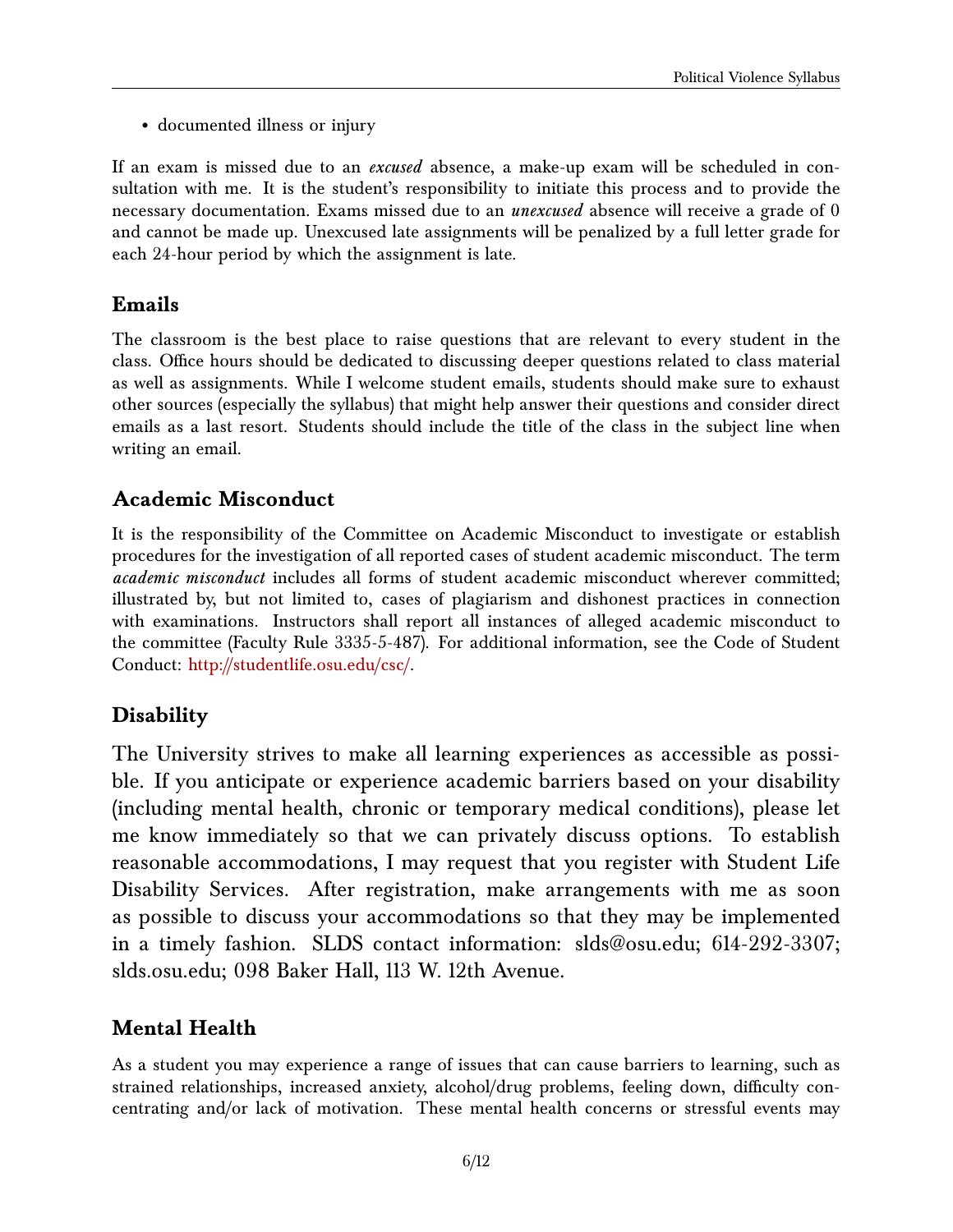lead to diminished academic performance or reduce a student's ability to participate in daily activities. The Ohio State University offers services to assist you with addressing these and other concerns you may be experiencing. If you or someone you know are suffering from any of the aforementioned conditions, you can learn more about the broad range of confidential mental health services available on campus via the Office of Student Life's Counseling and Consultation Service (CCS) by visiting ccs.osu.edu or calling 614-292-5766. CCS is located on the 4th Floor of the Younkin Success Center and 10th Floor of Lincoln Tower. You can reach an on-call counselor when CCS is closed at 614-292-5766 and 24-hour emergency help is also available through the 24/7 National Suicide Prevention Hotline at 1-800-273-TALK or at [suicidepreventionlifeline.org.](https://suicidepreventionlifeline.org/)

#### **Commitment to Diversity**

The Ohio State University affirms the importance and value of diversity in the student body. Our programs and curricula reflect our multicultural society and global economy and seek to provide opportunities for students to learn more about persons who are different from them. We are committed to maintaining a community that recognizes and values the inherent worth and dignity of every person; fosters sensitivity, understanding, and mutual respect among each member of our community; and encourages each individual to strive to reach his or her own potential. Discrimination against any individual based upon protected status, which is defined as age, color, disability, gender identity or expression, national origin, race, religion, sex, sexual orientation, or veteran status, is prohibited.

### **Warning**

Students should be aware that a course on political violence may include discussions and readings that may at times, due to the nature of the topic, be difficult. I will do my best to create an environment that is conducive to both intellectual growth and processing of occasionally challenging material.

## **Course Schedule**

#### **Week 1 ( January 12 & 14): Introduction**

WEDNESDAY: **Introduction to the Course and Syllabus.**

#### FRIDAY: **Basic Concepts, Definitions, and Statistics**

- Pinker, Steven. 2018. *Enlightenment Now: The Case for Reason, Science, Humanism, and Progress*. New York, NY: Penguin. **Chapters 11 and 12**.
- Chlouba, Vladimir. 2020. "A Guide to Academic Research Articles for the Casual Reader."
- Pinker, Steven. 2007. "The surprising decline in violence." [TED talk.](https://www.ted.com/talks/steven_pinker_the_surprising_decline_in_violence#t-294827)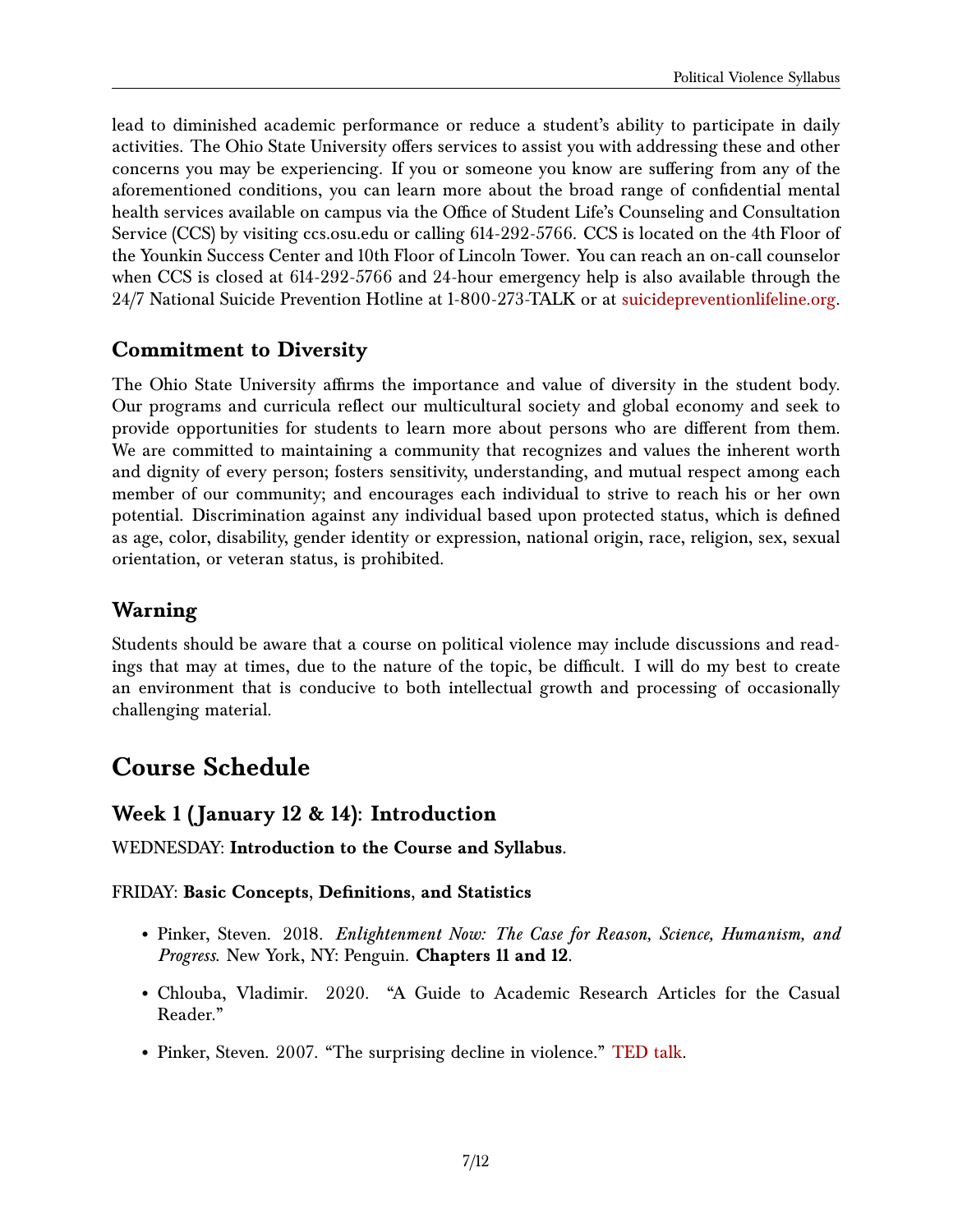### **Week 2 ( January 19 & 21): The Puzzle of Violence**

#### WEDNESDAY: **Normative and Psychological Explanations**

- Fanon, Frantz. 1965. *The Wretched of the Earth*. New York, NY: Grove Press. **Only pages 83-95**.
- Harden, John P. 2021. "All the World's a Stage: US Presidential Narcissism and International Conflict." *International Studies Quarterly*, (00): 1-13.

#### FRIDAY: **Strategic Explanations**

- Fearon, James D. 1995. "Rationalist explanations for war." *International Organization*, 49(3): 379-414.
- Jackson, Matthew O. and Massimo Morelli. 2009. "The Reasons for War an Updated Survey." In Coyne, Chris, ed., *Handbook of the Political Economy of War*. Cheltenham, U.K.: Edward Elgar Publishing.

### **Week 3 ( January 26 & 28): Grievance and Civil War**

#### WEDNESDAY: **Ethnic Grievances**

- Cederman, Lars-Erik, Andreas Wimmer, and Brian Min. 2010. "Why Do Ethnic Groups Rebel? New Data and Analysis." *World Politics*, 62(1): 87-119.
- Fearon, James D. and David D. Laitin. 2000. "Violence and the Social Construction of Ethnic Identity." *International Organization*, 54(4): 844-877.

#### FRIDAY: **Political and Economic Grievances**

- Cederman, Lars-Erik, Nils B. Weidmann, and Kristian Skrede Gleditsch. 2011. "Horizontal Inequalities and Ethnonationalist Civil War: A Global Comparison." *American Political Science Review*, 105(3): 478-495.
- Hassner, Ron E. 2003. "To Halve and to Hold: Conflict over Sacred Space and the Problem of Indivisibility." *Security Studies*, 12(4): 1-33.

### **Week 4 (February 2 & 4): Greed and Civil War**

#### WEDNESDAY: **The Economic Calculus of Civil Warfare**

- Fearon, James D. and David D. Laitin. 2003. "Ethnicity, Insurgency, and Civil War." *American Political Science Review*, 97(1): 75-90.
- Collier, Paul and Anke Hoeffler. 1998. "On economic causes of civil war." *Oxford Economic Papers*, 50(4): 563-573.

#### FRIDAY: **Natural Resources and Civil War**

- Ross, Michael L. 2004. "What Do We Know About Natural Resources and Civil War?" *Journal of Peace Research*, 41(3): 337-356.
- Collier, Paul. 2009. "New rules for rebuilding a broken nation." [TED talk.](https://www.ted.com/talks/paul_collier_new_rules_for_rebuilding_a_broken_nation#t-345267)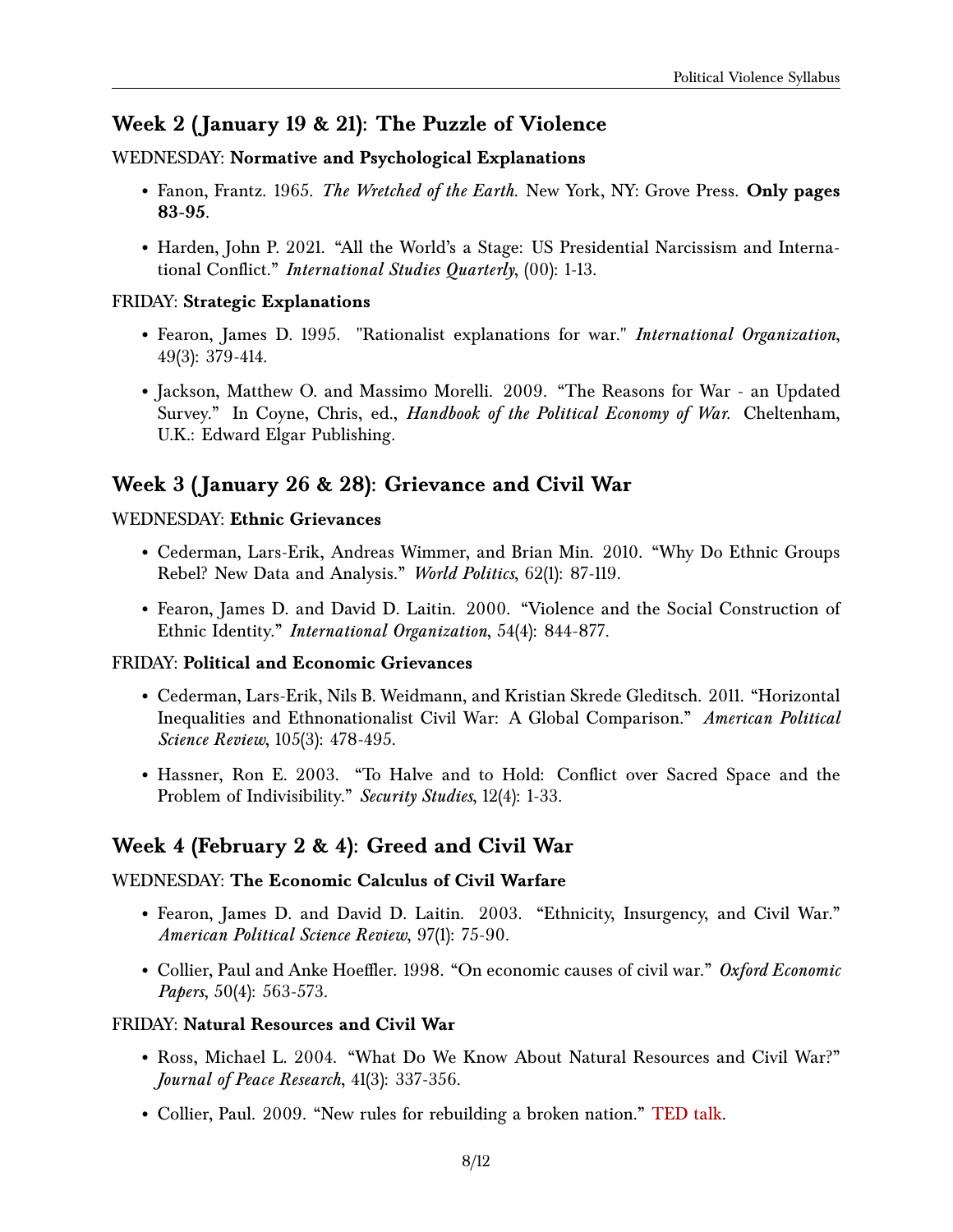### **Week 5 (February 9 & 11): Civil War Case Studies**

#### WEDNESDAY: **The First Liberian Civil War**

• Berkeley, Bill. 2001. *The Graves Are Not Yet Full: Race, Tribe, and Power in the Heart of Africa*. New York, NY: Basic Books. **Only chapter 1**.

#### FRIDAY: **The First Congo War**

• Stearns, Jason K. 2012. *Dancing in the Glory of Monsters: The Collapse of the Congo and the Great War of Africa*. New York, NY: Public Affairs. **Only chapters 7, 8, and 9**.

### **Week 6 (February 16 & 18): Who Fights?**

#### WEDNESDAY: **Participation**

- Humphreys, Macartan and Jeremy M. Weinstein. 2008. "Who Fights? The Determinants of Participation in Civil War." *American Journal of Political Science*, 52(2): 436-455.
- Weinstein, Jeremy M. 2005. "Resources and the Information Problem in Rebel Recruitment." *Journal of Conflict Resolution*, 49(4): 598-624.

#### FRIDAY: **Rebel Behavior in Civil Wars**

- Cohen, Dara Kay. 2013. "Explaining Rape during Civil War: Cross-National Evidence (1980-2009)." *American Political Science Review*, 107(3): 461-477.
- Fjelde, Hanne and Desirée Nilsson. 2012. "Rebels against Rebels: Explaining Violence between Rebel Groups." *Journal of Conflict Resolution*, 56(4): 604-628.

### **Week 7 (February 23 & 25): When Does Violence End?**

#### WEDNESDAY: **Conflict Duration**

- Fearon, James D. 2004. "Why Do Some Civil Wars Last So Much Longer Than Others?" *Journal of Peace Research*, 41(3): 275-301.
- Walter, Barbara F. 2017. ["Why Civil Wars Have Gotten Longer, Bloodier, and More](http://politicalviolenceataglance.org/2017/07/05/why-civil-wars-have-gotten-longer-bloodier-and-more-numerous/) [Numerous.](http://politicalviolenceataglance.org/2017/07/05/why-civil-wars-have-gotten-longer-bloodier-and-more-numerous/)" *Political Violence at a Glance*.

#### FRIDAY: **Ending Civil Wars**

- Walter, Barbara F. 1997. "The Critical Barrier to Civil War Settlement." *International Organization*, 51(3): 335-364.
- Morjé Howard, Lise and Alexandra Stark. 2017. "How Civil Wars End: The International System, Norms, and the Role of External Actors." *International Security*, 42(3): 127-171.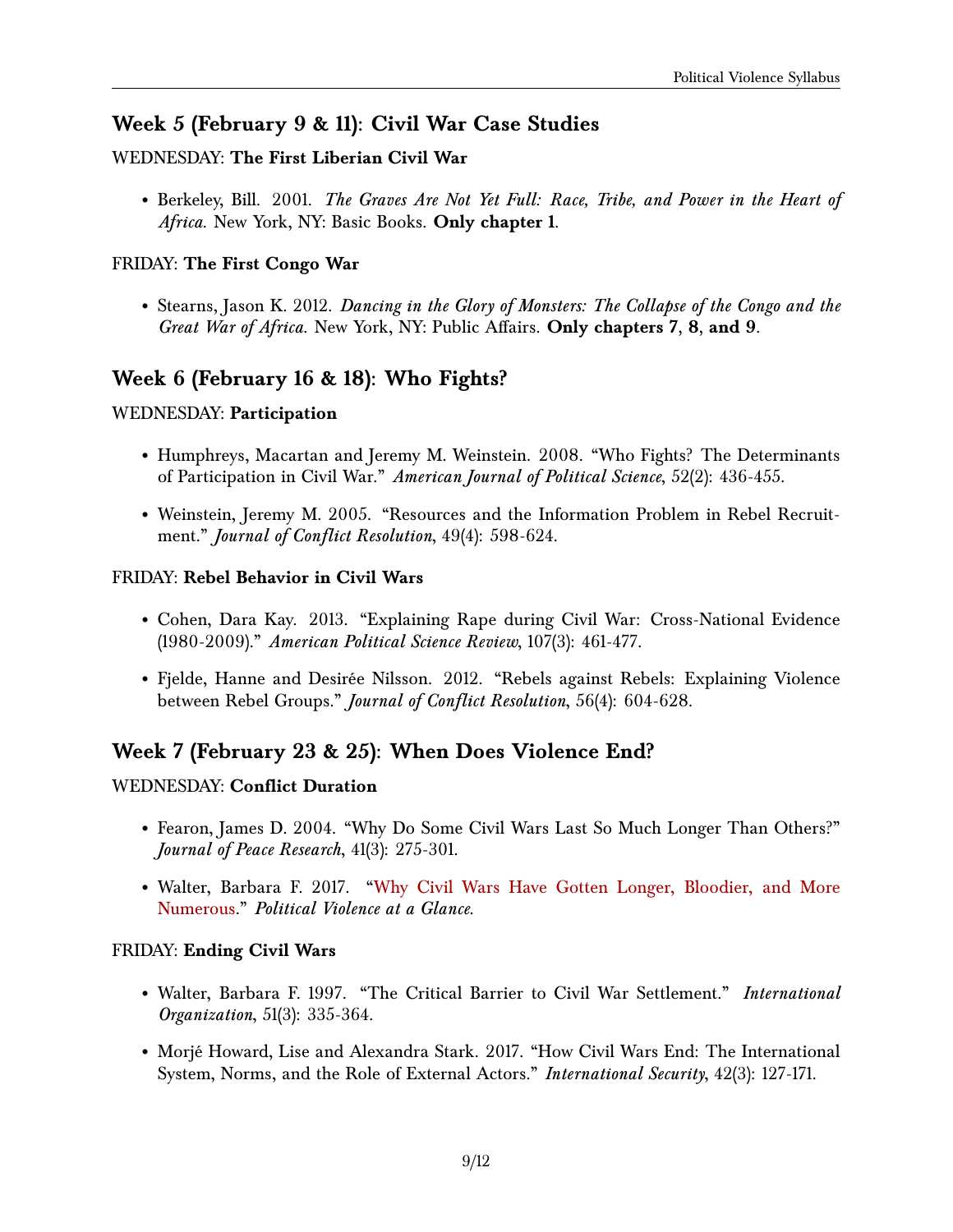### **Week 8 (March 2 & 4): Midterm Review and Exam**

#### WEDNESDAY: **Midterm Exam Review**

We will review concepts introduced in the first half of the course and thus facilitate preparation for the midterm exam. Students should come with questions and requests for clarification.

#### FRIDAY: **Midterm Exam**

### **Week 9 (March 9 & 11): Government Repression and Protest**

#### WEDNESDAY: **Government Repression**

- Nathan, Andrew J. 2019. "The New Tiananmen Papers: Inside the Secret Meeting That Changed China." *Foreign Affairs*, 98(4).
- Kuran, Timur. 1991. "Now Out of Never: The Element of Surprise in the East European Revolution of 1989." *World Politics*, 44(1): 7-48.

#### FRIDAY: **Non-Violent Protest**

- Stephan, Maria J. and Erica Chenoweth. 2008. "Why Civil Resistance Works: The Strategic Logic of Nonviolent Conflict." *International Security*, 33(1): 7-44.
- Chenoweth, Erica. 2013. "The success of nonviolent civil resistance." [TED talk.](https://www.youtube.com/watch?v=YJSehRlU34w)

### **Week 10 (March 16 & 18): Spring break**

### **Week 11 (March 23 & 25): Atrocities and Genocide**

#### WEDNESDAY: **Conceptualizing Mass Killing**

- Valentino, Benjamin A. 2005. *Final Solutions: Mass Killing and Genocide in the 20th Century.* Ithaca, NY: Cornell University Press. **Only Introduction + chapter 1**.
- Harff, Barbara. 2003. "No Lessons Learned from the Holocaust? Assessing Risks of Genocide and Political Mass Murder since 1955." *American Political Science Review*, 97(1): 57-73.

#### FRIDAY: **The Rwandan Genocide**

- Straus, Scott. 2006. *The Order of Genocide: Race, Power and War in Rwanda*. Ithaca, NY: Cornell University Press. **Only Introduction + chapter 1**.
- Hotel Rwanda (movie, available on YouTube and Amazon Prime).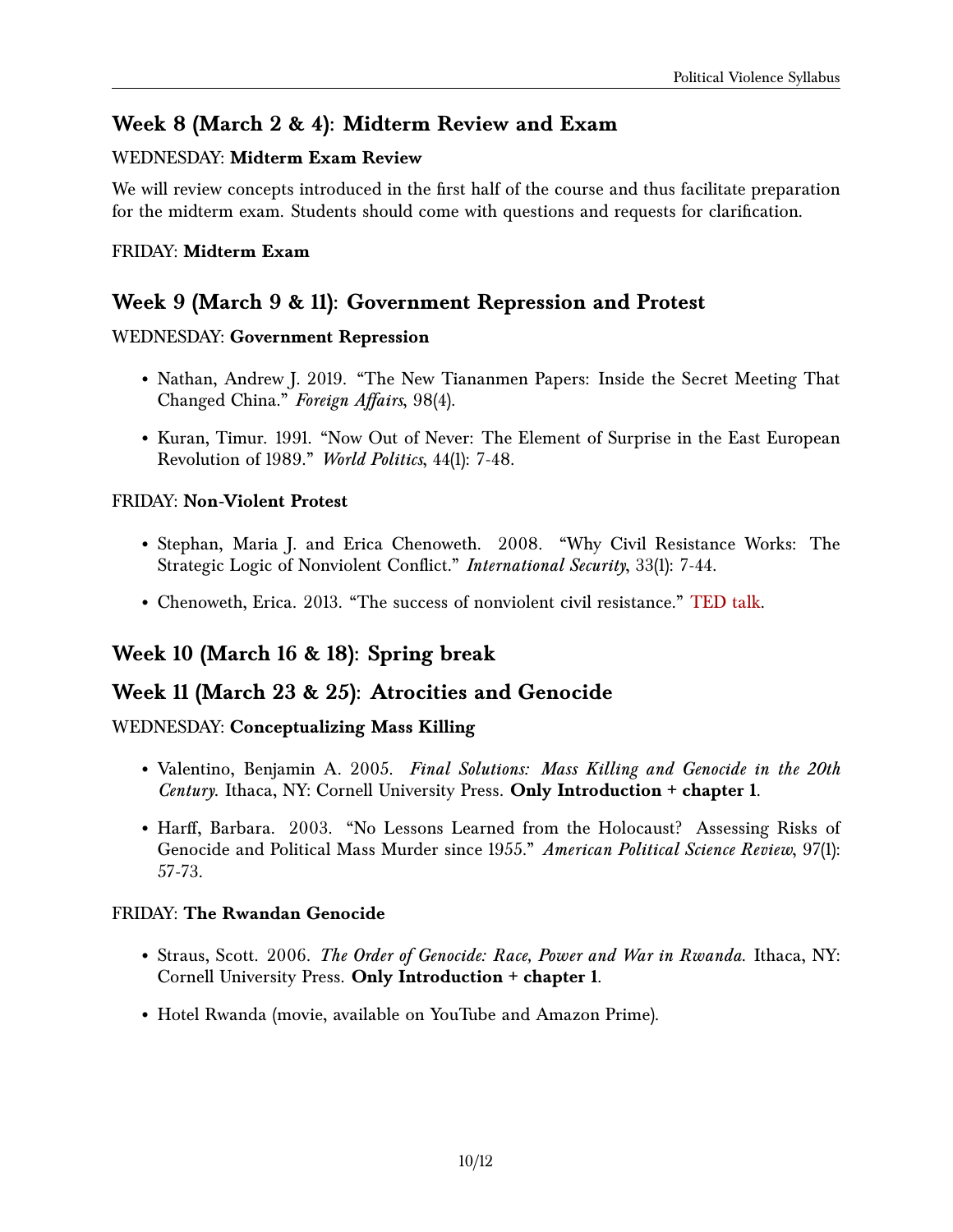### **Week 12 (March 30 & April 1): Terrorism**

#### WEDNESDAY: **The (Il)logic of Terrorism**

- Pape, Robert A. 2003. "The Strategic Logic of Suicide Terrorism." *American Political Science Review*, 97(3): 343-361.
- Victoroff, Jeff. 2005. "A Review and Critique of Psychological Approaches." *Journal of Conflict Resolution*, 49(1): 3-42.
- Ali, Mohamed. 2013. "The link between unemployment and terrorism." [TED talk.](https://www.ted.com/talks/mohamed_ali_the_link_between_unemployment_and_terrorism)

#### FRIDAY: **Does Terrorism Work?**

- Thomas, Jakana. 2014. "Rewarding Bad Behavior: How Governments Respond to Terrorism in Civil War." *American Journal of Political Science*, 58(4): 804-818.
- Abrahms, Max. 2006. "Why Terrorism Does Not Work." *International Security*, 31(2): 42-78.

# **Week 13 (April 6 & 8): Economic and Political Consequences of Conflict**

#### WEDNESDAY: **Economic Consequences**

- Nunn, Nathan. 2008. "The Long-Term Effects of Africa's Slave Trades." *Quarterly Journal of Economics*, 123(1): 139-176.
- Chlouba, Vladimir. 2022. "Liberation Wars as Critical Junctures: Colonial Heritage and the Persistence of Inequality." *Journal of Political Institutions and Political Economy*, forthcoming.

#### FRIDAY: **Political Consequences**

- Nunn, Nathan and Leonard Wantchekon. 2011. "The Slave Trade and the Origins of Mistrust in Africa." *American Political Science Review*, 101(7): 3221-3252.
- Rozenas, Arturas, Sebastian Schutte, and Yuri Zhukov. 2017. "The Political Legacy of Violence: The Long-Term Impact of Stalin's Repression in Ukraine." *Journal of Politics*, 79(4): 1147-1161.

### **Week 14 (April 13 & 15): Reconciliation After Violent Conflict**

#### WEDNESDAY: **The Namibian Genocide**

- Wallace, Marion. 2013. *A History of Namibia*. New York, NY: Oxford University Press. **Only chapter 6**.
- "Namibia: Genocide and the Second Reich." [BBC documentary.](https://www.youtube.com/watch?v=Rbon6HqzjEI)